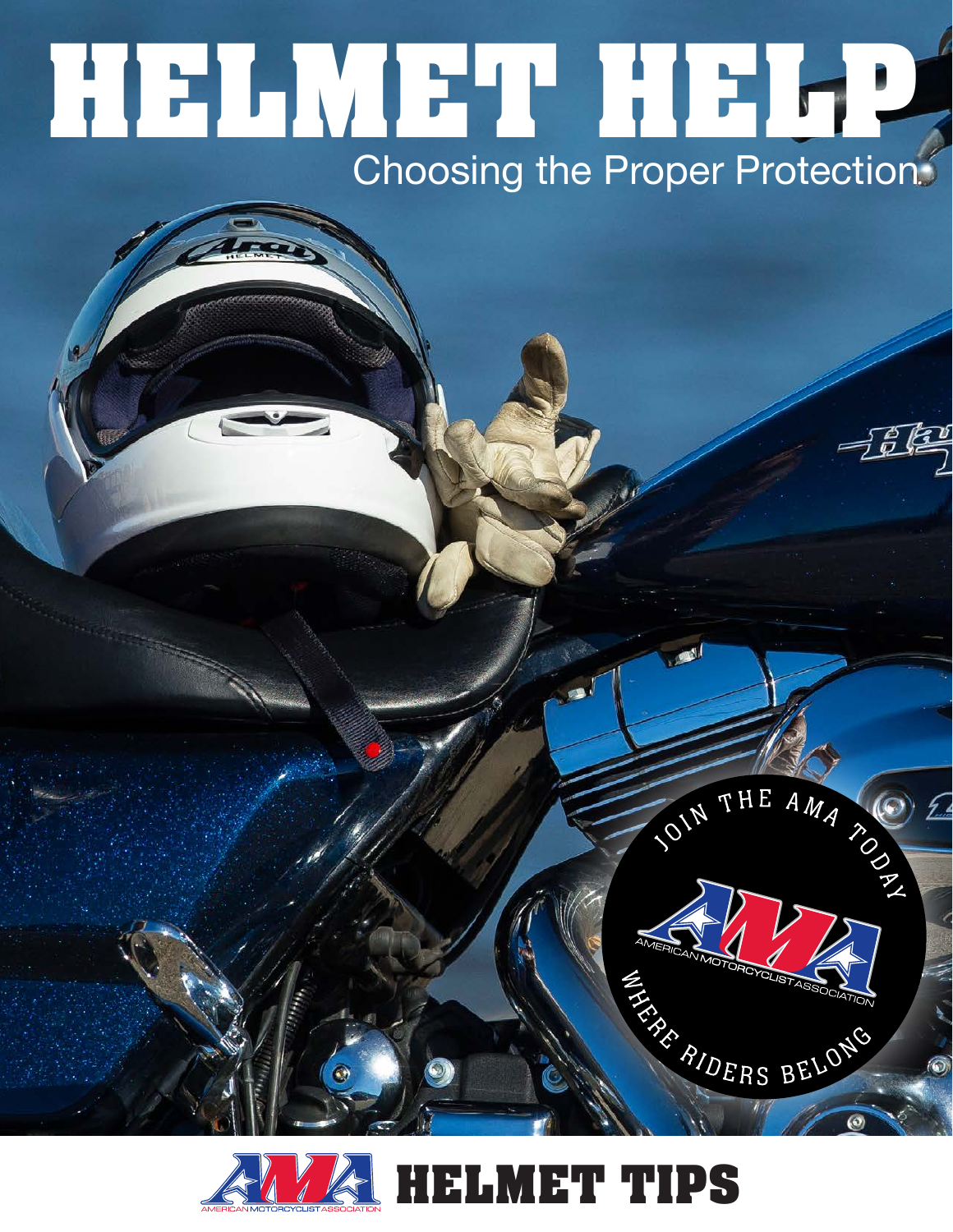#### **Probably no other piece of motorcycle gear gets more use than a good helmet.** So it

makes sense to be sure you have the best helmet for your type of riding and that the fit, features and available accessories meet your needs.

The American Motorcyclist Association, as part of a comprehensive motorcycle safety program to help reduce injuries and fatalities in the event of a motorcycle crash, strongly encourages the use of personal protective equipment, including gloves, sturdy footwear and a properly fitted motorcycle helmet certified by its manufacturer to meet the DOT standard.

A helmet is a three- to five-year purchase, so be sure you make the right choice and come away from the transaction happy.

Here are some tips for picking the right helmet and getting the most out of the one you choose.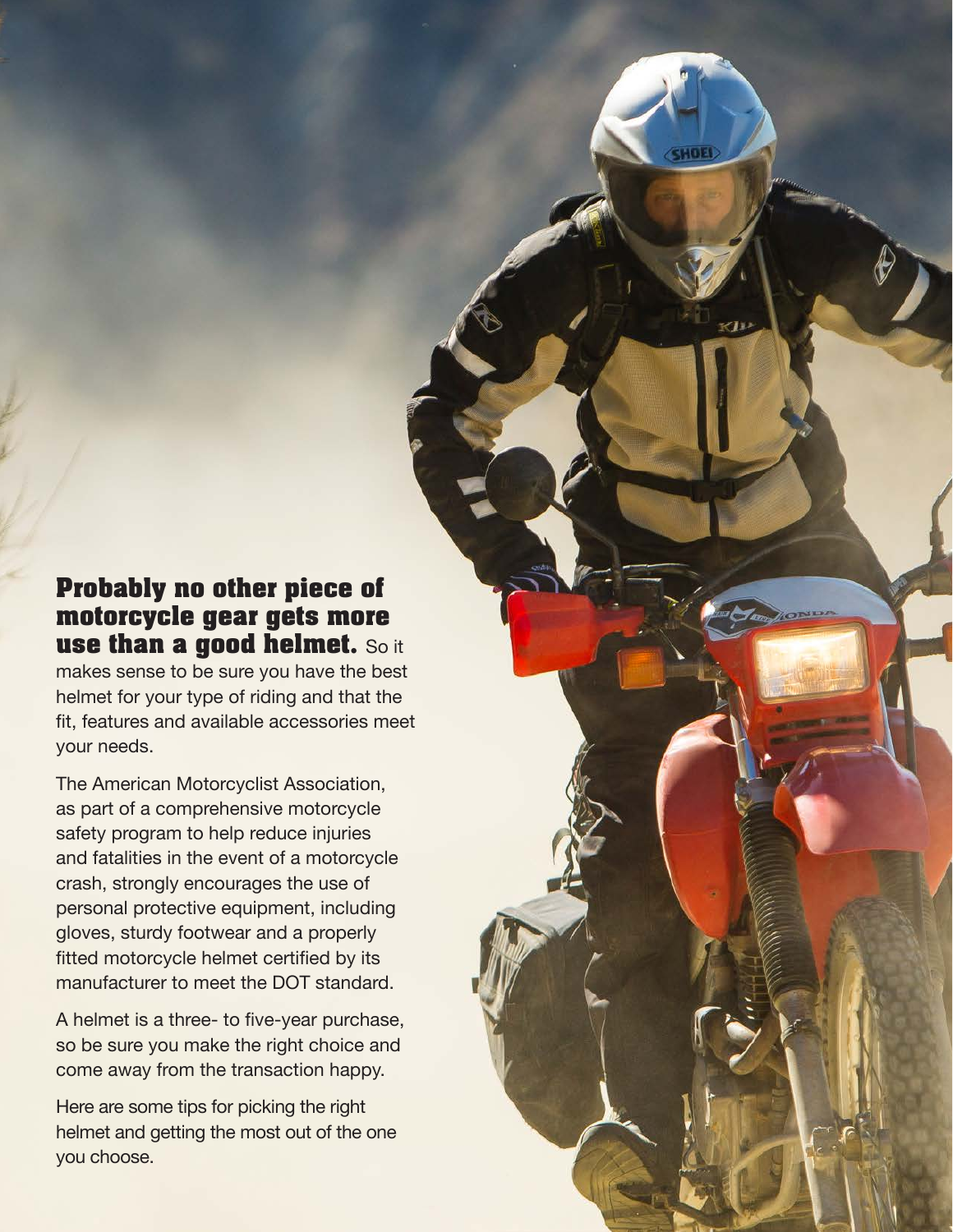

#### **GET THE RIGHT FIT**

A helmet that fits too tightly will quickly spoil a ride. Padding that squeezes your face or digs into your forehead diverts your attention from traffic or trails. After a while, tight helmets can cause fatigue and headaches, forcing you to cut short your ride.

At the same time, helmets that are too loose can rattle around in windy conditions or on bumpy roads or trails and could actually come off in a crash, leaving you with no head protection at all.

**Shape:** To get a helmet that fits properly, plan to visit some retailers and try on several helmet models.

Helmets, like heads, come in all shapes and sizes. Most motorcycle helmets fall into one of two categories, round or oblong. Pick the style that more closely matches the shape of your head.

**Size:** To find the right size helmet, start with the size you currently own or use a tape measure to check the circumference of your head just above the eyebrows.

But don't get locked into the numbers or the size on the tag in your current helmet.

Manufacturers make many models of helmets that have small differences in shape and size. The only way to properly test the fit is to put the helmet on and fasten the chin strap.

If you feel uncomfortable pressure, try a larger size.

Grab the helmet with both hands and hold it still, then shake your head from side to side and nod up and down. If your head moves around inside the helmet, try a smaller size.

Often, the fit around the face can be adjusted with different-size cheek pads.

**Final check:** Once you find a helmet that feels right, find a mirror and take a look. The goal is to have your eyes centered in the eye port. If your eyes sit to low, the helmet is too small; too high, and the helmet is too large.

**Start over every time: Your head can** change. And your hair style almost certainly does, over time. But the formula for finding the right helmet stays the same.

So, with each helmet purchase, start from scratch and follow the process outlined above.

Don't compromise. And don't take shortcuts. The outcome is too important.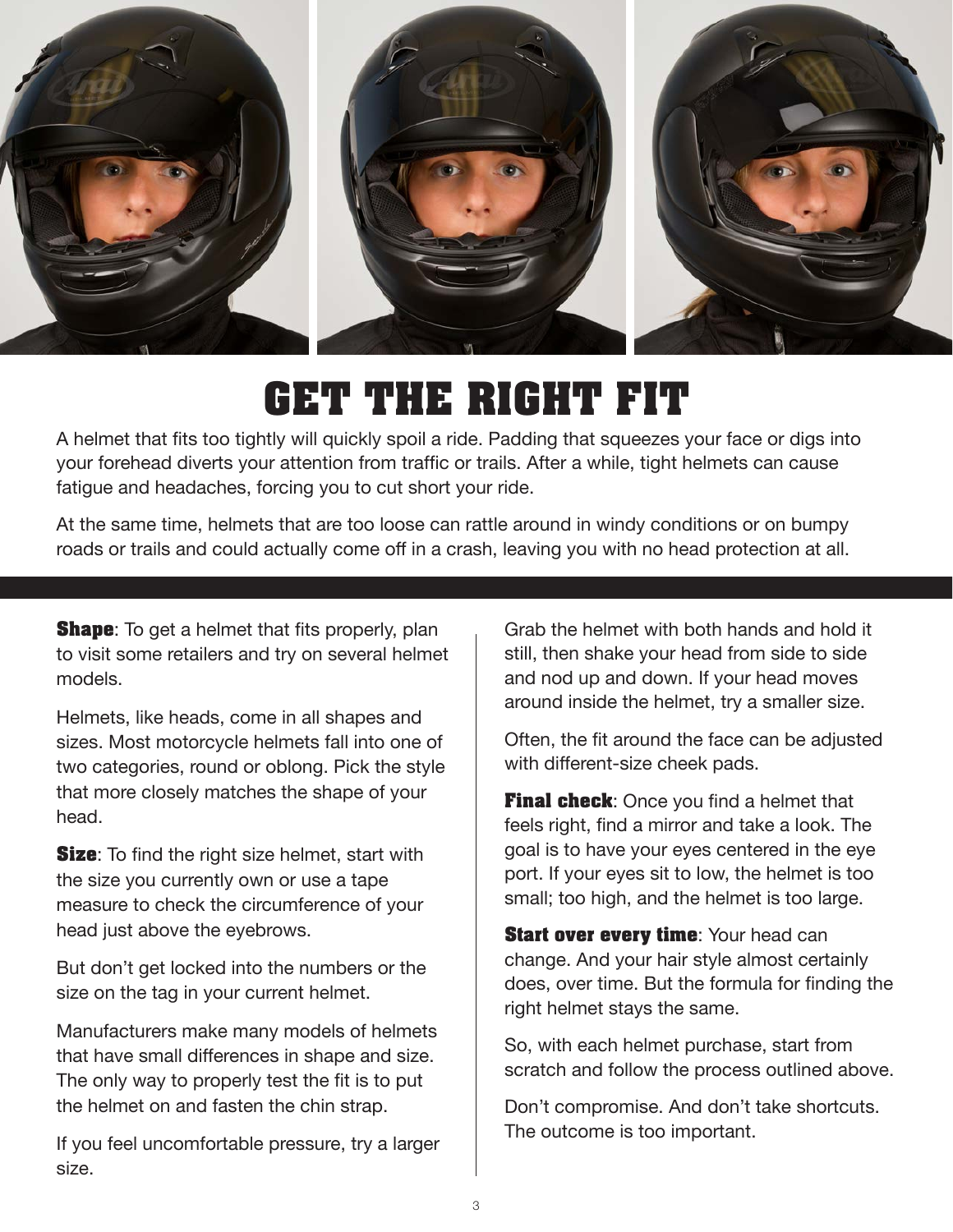

#### **ACCESSORIES TO CONSIDER**

As with many things in life, accessorizing can help enhance the experience. Here are a few options to consider for your new helmet.

**Communications**: For many riders, the experience is better when it is shared.

Modern Bluetooth communications systems, such as the Cardo Scala Rider Packtalk or the Sena 20S, offer easy options for talking with a passenger or a group of fellow riders.

Installation and setup is pretty straightforward. And, once installed, these systems also allow riders to listen to music, talk on a cell phone (where legal) and hear GPS voice directions.

Some riders like to record their experiences with a camera that attaches to the helmet, such as the GoPro Hero. After a ride, motorcyclists download and edit their videos, then post them on Facebook, YouTube and other social media sites.

**Protection:** Specially designed bags and hangars and motorcycle top cases can protect your investment by keeping the helmet out of the elements when it's not on your head. Keeping a helmet properly stowed, at home or on the road, minimizes the risk of dings and scratches. Protecting the helmet preserves its finish and helps extend its life.

**Security**: Carrying your helmet around with you is a hassle, whether you are at a rally, a restaurant, the beach or elsewhere.

Motorcycle manufacturers and aftermarket companies provide a broad range of options for keeping your helmet secure.

Cable locks, carabiners, lock straps and handlebar helmet locks provide varying degrees of security when you leave your helmet with your bike. Locking top cases not only provide security, but also hide your helmet from would-be thieves.

**Convenience and style: Many motorcyclists** like to use tinted face shields for daytime riding, then switch to a clear shield as the sun begins to set. Nowadays, some companies offer face shields that automatically change to suit the lighting. Bell Transitions Photochromic Shield, for example, tints automatically, is clear at night and in low light conditions, and comes with anti-fog treatment and UV protection.

Another way to keep the sun out of your eyes while riding is a visor, such as those from Super-Visor, that attaches to the outside of the helmet. But several manufacturers now install retractable sun visors inside their helmets, allowing riders to flip a tinted shield up or down, as needed.

And, for comfort, helmet liners can provide additional cushioning for the head and wick away moisture.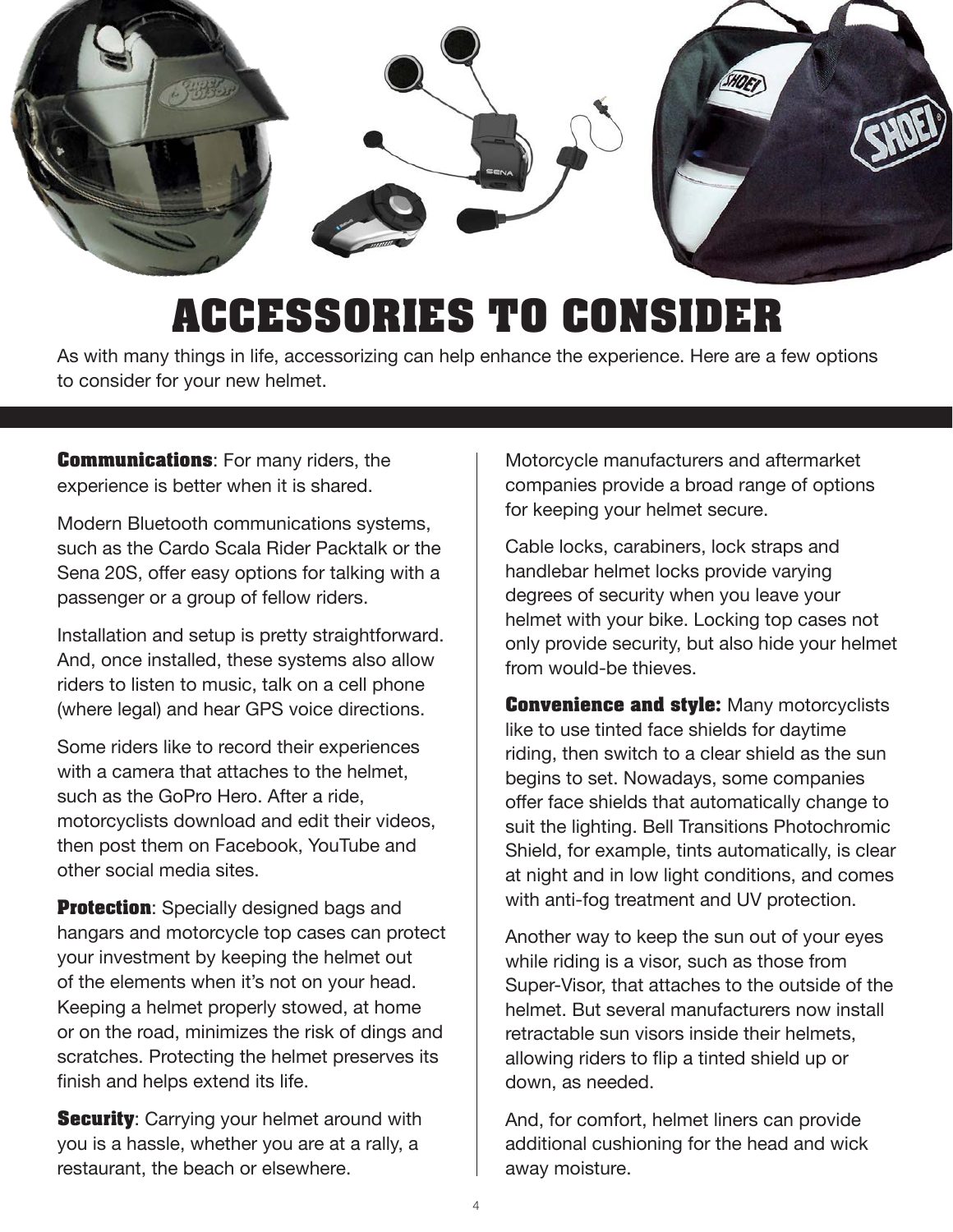## **HELMET CARE**

Once you have the proper fit and accessories, the next step is ensuring you get the most out of your investment by taking proper care of your new helmet.

And proper care is all about cleaning and maintaining it.

**Get the bugs off:** The first step in cleaning a motorcycle helmet is getting rid of the smashed bug collection from your last ride. Scraping them off dry could result in a scratched helmet.

Try soaking a towel in warm water and placing it across the front of the helmet. Leave it in place for about 20 minutes. Soaking softens the residue on the helmet and face shield, making removal much easier.

**Keep it clean**: Modern helmet shells are made of a variety of materials, including carbon fiber, fiberglass and others.

Manufacturers recommend using plastic cleaner, such as Plexus Plastic Cleaner Protectant Polish, to clean the shell.

For helmets with a matte finish, use mild soap and water, and avoid waxes or polishes.

Dry the helmet with a soft cotton cloth that won't scratch the surface.



**Cleaning the insides**: If your helmet has a removable comfort liner, remove it. If the manufacturer's instructions allow it, tossing the liner into the washing machine and running it through a gentle cycle is the quickest and most thorough way to get it clean.

If the comfort liner is not removable, dampen a cloth, apply some soap and press the cloth against the liner to clean it. Pressing is better than rubbing or scrubbing, because it preserves the surface of the liner.

Whichever cleaning method you use, gently squeeze out the moisture, then let the liner air dry, preferably in the sunshine.